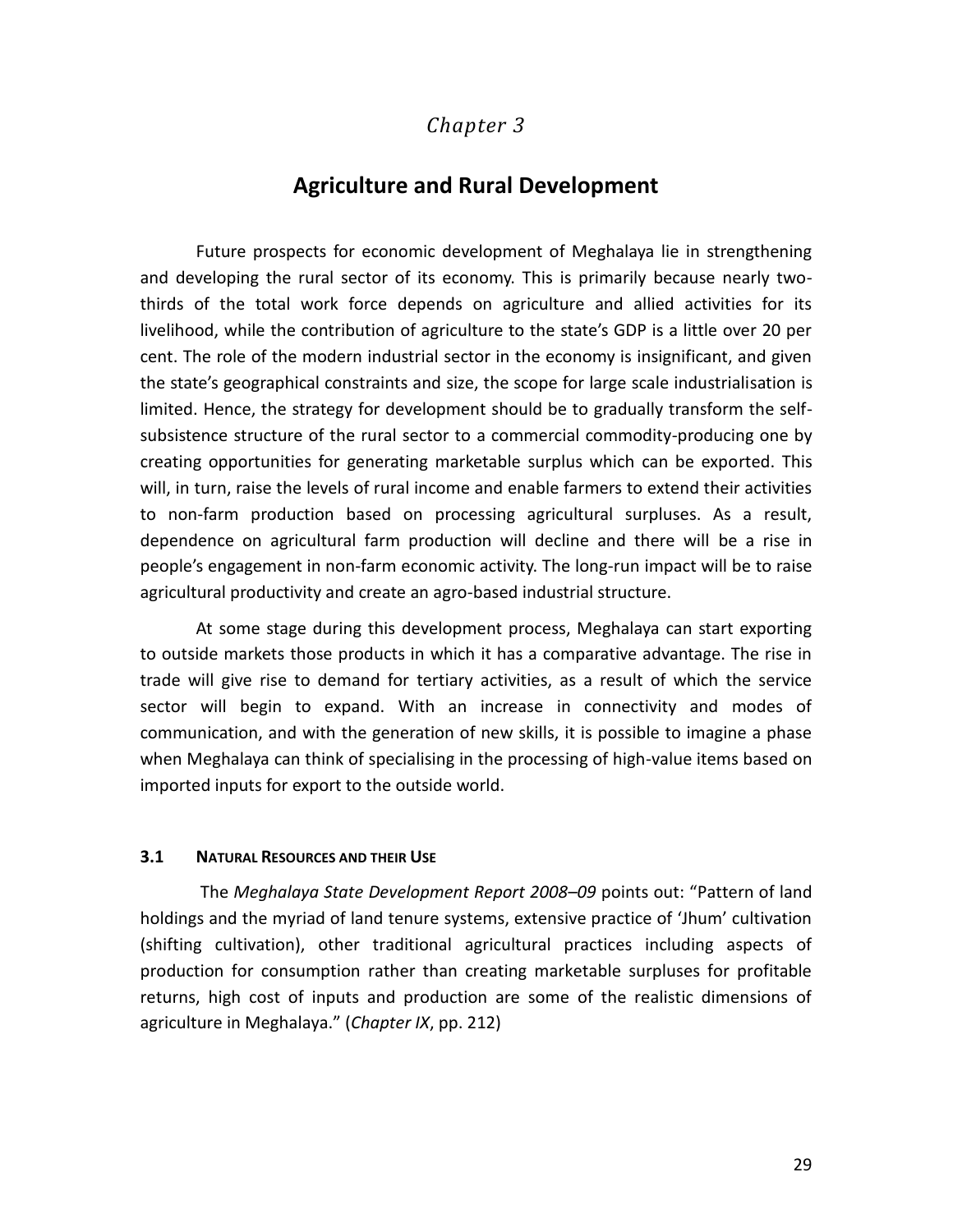As a result, despite the large percentage of population engaged in agriculture, the state is still dependent on imports from other states for most food items, such as meat, eggs, and food grains.

A comparative picture of resource endowments and land occupational patterns between Meghalaya and the other north-eastern states with India (Table 3.A1 in the Appendix) shows that Meghalaya has 42 per cent forest land, slightly less than the forest coverage for the north-east region (52 per cent) as a whole, but certainly above the Indian average of only 23 per cent. The net sown area is only 9 per cent in Meghalaya, which is not only significantly lower than the country average which is 46 per cent, but also much lower than the north-east region as a whole (17 per cent). Similarly, area sown more than once is much lower than some of the other hill states such as Manipur and Arunachal Pradesh, although it is far higher than in Nagaland. However, 83 per cent of Meghalaya's net area sown is devoted to crop production, which is much higher than even Assam. On the other hand, the area sown more than once (17 per cent) is relatively low in Meghalaya, suggesting the severity of the impact of *Jhum* cultivation in Meghalaya.

Meghalaya has a very high percentage of cultivable wasteland compared to the total net sown area, indicating the scope for expansion of crop cultivation in the state. It is next to Mizoram in terms of the availability of forests to net area sown area, which means that forestry income should play a much bigger role in the GDP of Meghalaya. Interestingly, it has a very high percentage of land under trees and groves not included in the net sown area.

A district-wise analysis of resource endowments reveals wide variations across regions within Meghalaya (Table 3.1). For instance, South Garo has the highest proportion of forest land (54 per cent) and Ri-Bhoi the lowest forest coverage (35 per cent). Area under non-agricultural uses in all districts is very small, ranging between 2 to 6 per cent. A striking feature of land use in Meghalaya is that area under cultivable wasteland is quite high (20 per cent), with the highest figure of 31 per cent in the Jaintia hills. Apart from West Garo (9.4 per cent) and South Garo (12 per cent), the rest of the districts have on average more than 20 per cent cultivable wasteland. Total fallow land ranges between 4 per cent (East Khasi Hills) and 15 per cent (West Garo Hills). Meghalaya as a whole has 10.3 per cent fallow land.

District-wise, the major producer of both livestock and poultry is the West Garo Hills (28 and 25 per cent, respectively) (Table 3.2). It accounts for 28 per cent of the cattle, 45 per cent of buffaloes, 34 per cent of sheep, 36 per cent of goats, 24 per cent of fowls, and a staggering 64 per cent of ducks, all being the highest in terms of districtwise production levels. The West Khasi Hills and East Khasi Hills are at the top in the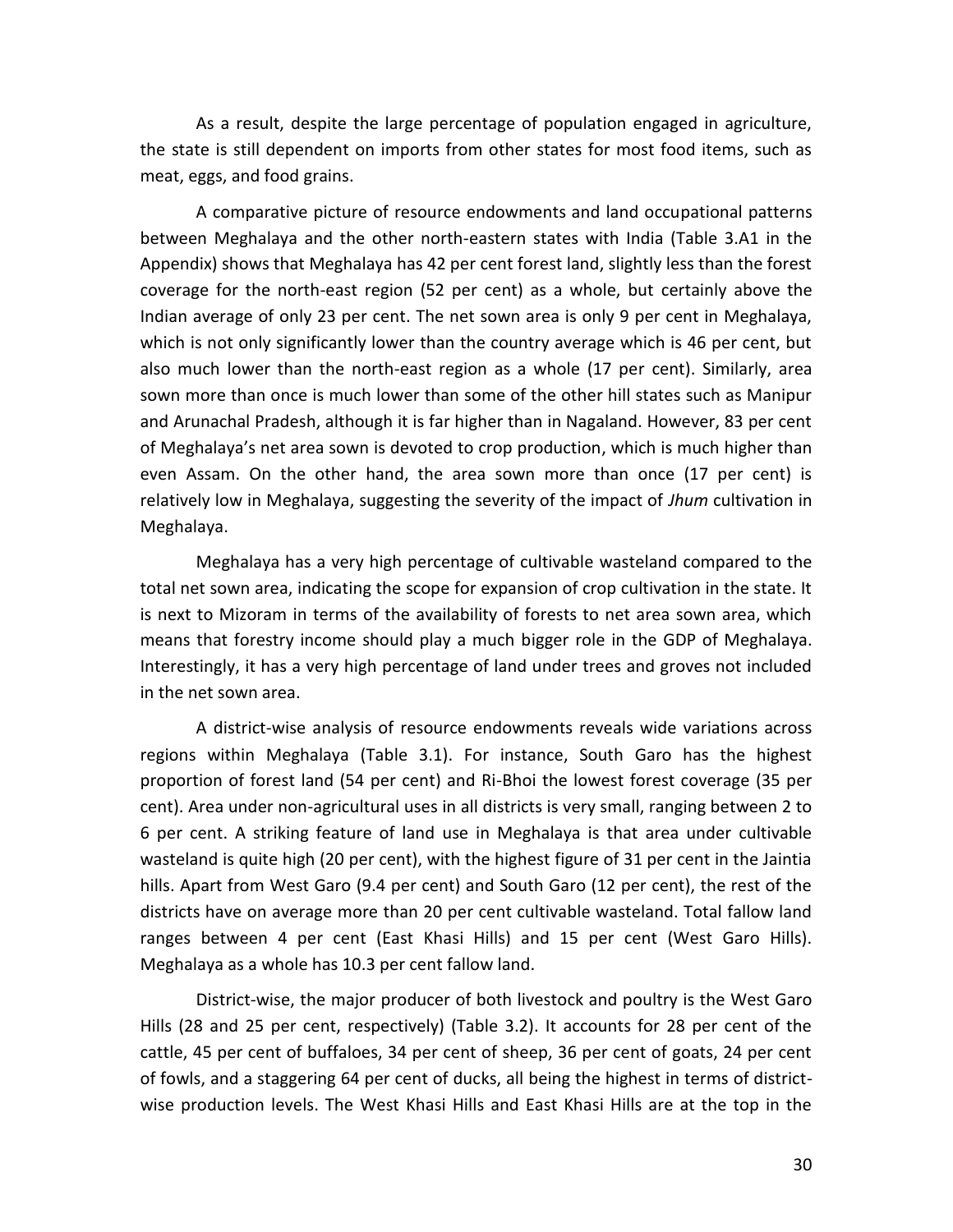population of horses and ponies (57 per cent) and pigs (25 per cent), respectively. On the other hand, the South Garo Hills is at the bottom of the list for all the livestock categories considered.

Meghalaya is relatively better off in terms of per capita availability of livestock products compared not only to the NER but also to India, except for the production of milk, and the population of buffaloes and sheep (Table 3.3)

Meghalaya seems to have a comparative advantage in livestock products in comparison with both the north-east and India. This means it can specialise in production for export to other regions and can also develop meat processing industries to increase value addition in its GDP.

| <b>Districts</b>   | Area<br>Forest | Area Under Non-agri<br>Uses | Barren and Uncultivable<br>Land/Area | other Grazing Land/Area<br>Permanent Pastures and | Land Under Miscellaneous Uses,<br>Tree Crops and Groves/Area | Cultivable Wasteland/Area | Fallow Land Other Than Current<br>Fallow/Area | Current Fallow Land/area | Net Sown Area | Area Sown More Than Once | <b>Total Cropped Area</b> | Net Sown Area/Total<br><b>Cropped Area</b> | Once/Total Cropped Area<br>Area Sown More Than | Area Sown More Than<br>Once/Net Sown Area |
|--------------------|----------------|-----------------------------|--------------------------------------|---------------------------------------------------|--------------------------------------------------------------|---------------------------|-----------------------------------------------|--------------------------|---------------|--------------------------|---------------------------|--------------------------------------------|------------------------------------------------|-------------------------------------------|
| Ri-Bhoi            | 35.4           | 5.6                         | 8.4                                  | $\blacksquare$                                    | 11.8                                                         | 23.9                      | 4.0                                           | 2.6                      | 7.9           | 1.0                      | 8.9                       | 88.6                                       | 11.4                                           | 12.9                                      |
| East Khasi         |                |                             |                                      |                                                   |                                                              |                           |                                               |                          |               |                          |                           |                                            |                                                |                                           |
| <b>Hills</b>       | 38.0           | 5.0                         | 13.4                                 | $\overline{a}$                                    | 6.2                                                          | 20.9                      | 2.4                                           | $1.7\,$                  | 11.4          | 2.8                      | 14.2                      | 80.2                                       | 19.8                                           | 24.7                                      |
| West               |                |                             |                                      |                                                   |                                                              |                           |                                               |                          |               |                          |                           |                                            |                                                |                                           |
| <b>Khasi Hills</b> | 39.6           | 4.1                         | 9.3                                  | $\overline{\phantom{a}}$                          | 8.1                                                          | 20.9                      | 9.1                                           | 3.5                      | 3.9           | 1.1                      | 5.0                       | 78.2                                       | 21.8                                           | 27.9                                      |
| Jaintia            |                |                             |                                      |                                                   |                                                              |                           |                                               |                          |               |                          |                           |                                            |                                                |                                           |
| <b>Hills</b>       | 40.4           | 4.5                         | 3.6                                  | $\overline{\phantom{a}}$                          | 4.5                                                          | 31.4                      | 4.6                                           | 2.9                      | 7.9           | 0.1                      | 8.0                       | 98.8                                       | 1.2                                            | $1.2$                                     |
| East Garo          |                |                             |                                      |                                                   |                                                              |                           |                                               |                          |               |                          |                           |                                            |                                                |                                           |
| <b>Hills</b>       | 47.1           | 2.1                         | 1.8                                  | $\overline{a}$                                    | 7.8                                                          | 18.4                      | 8.5                                           | 1.9                      | 11.9          | 2.0                      | 14.0                      | 85.4                                       | 14.6                                           | 17.2                                      |
| West               |                |                             |                                      |                                                   |                                                              |                           |                                               |                          |               |                          |                           |                                            |                                                |                                           |
| <b>Garo Hills</b>  | 44.6           | 3.9                         | 2.0                                  | $\overline{\phantom{a}}$                          | 6.6                                                          | 9.4                       | 11.7                                          | 3.3                      | 10.7          | 5.5                      | 24.4                      | 44.0                                       | 22.6                                           | 51.4                                      |
| South              |                |                             |                                      |                                                   |                                                              |                           |                                               |                          |               |                          |                           |                                            |                                                |                                           |
| <b>Garo Hills</b>  | 54.0           | 2.2                         | 2.8                                  | $\overline{\phantom{a}}$                          | 3.5                                                          | 12.2                      | 10.7                                          | 3.1                      | 9.0           | 2.5                      | 11.5                      | 78.2                                       | 21.8                                           | 27.8                                      |
| <b>Total</b>       | 42.0           | 4.0                         | 6.1                                  | $\blacksquare$                                    | 7.0                                                          | 20.1                      | 7.5                                           | 2.8                      | 8.4           | 2.1                      | 11.8                      | 71.1                                       | 17.6                                           | 24.7                                      |

**Table 3.1**: District-wise Resource Endowments and Land Use in Meghalaya

*Source:* District-level Statistics, Directorate of Economics and Statistics, Government of Meghalaya, 2004 – 05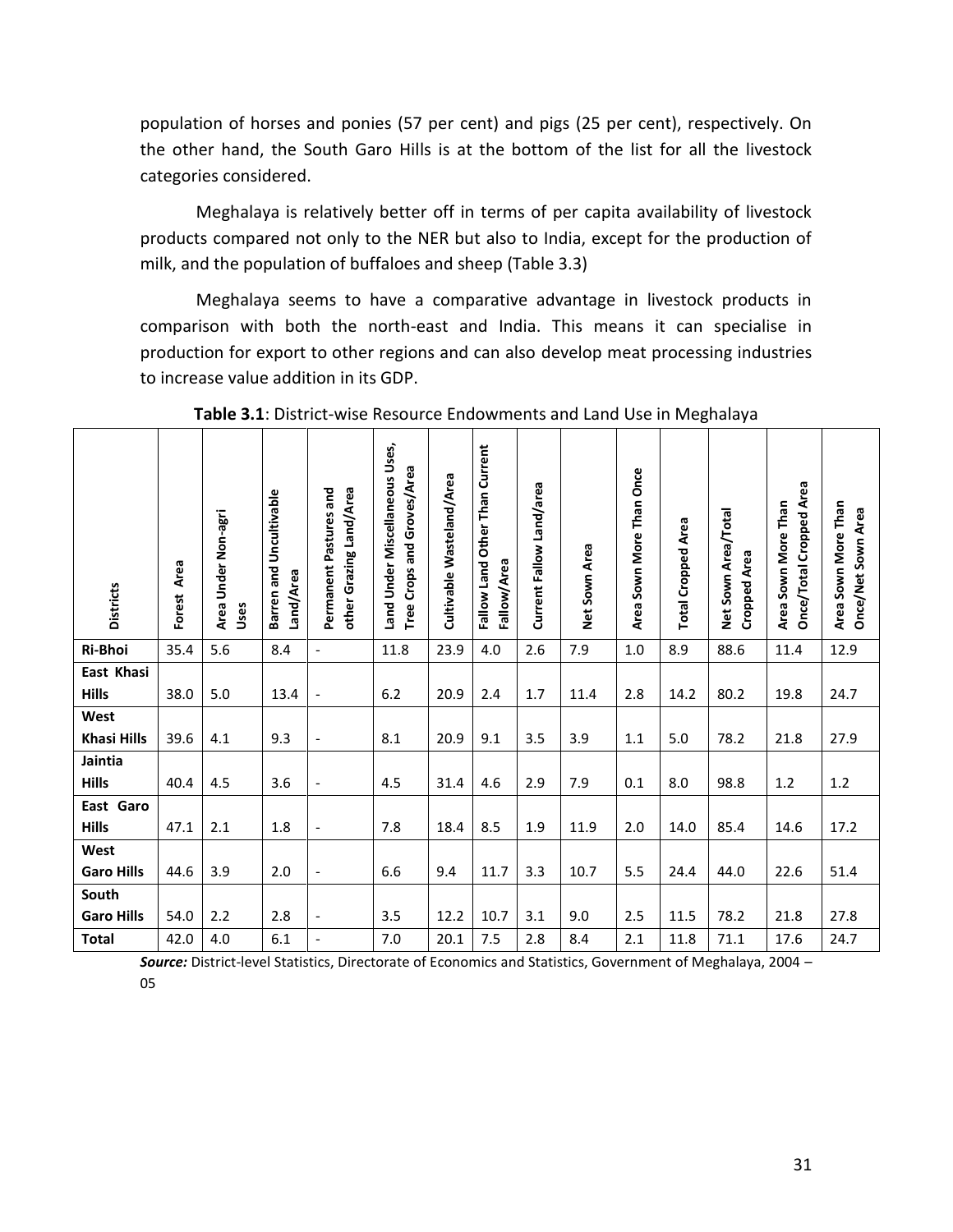**Table 3.2:** District-wise Distribution of Livestock and Poultry in Meghalaya, 2001–05

|                 |        |                  | <b>Poultry</b> |       |               |             |              |      |              |                |
|-----------------|--------|------------------|----------------|-------|---------------|-------------|--------------|------|--------------|----------------|
| <b>District</b> | Cattle | <b>Buffaloes</b> | Sheep          | Goats | <b>Horses</b> | <b>Pigs</b> | <b>Total</b> | Fowl | <b>Ducks</b> | <b>Total</b>   |
|                 |        |                  |                |       | and           |             | Livestock    |      |              | <b>Poultry</b> |
|                 |        |                  |                |       | <b>Ponies</b> |             |              |      |              |                |
| East Khasi      | 7.1    | 1.3              | 31.7           | 16.2  | 11.8          | 25.3        | 14.1         | 16.0 | 6.6          | 15.8           |
| <b>Hills</b>    |        |                  |                |       |               |             |              |      |              |                |
| Ri-Bhoi         | 7.5    | 20.0             | 0.9            | 4.1   | 5.2           | 9.0         | 7.2          | 12.7 | 5.3          | 12.5           |
| West Khasi      | 13.7   | 16.0             | 28.2           | 16.7  | 57.3          | 15.0        | 14.9         | 13.4 | 2.4          | 13.2           |
| <b>Hills</b>    |        |                  |                |       |               |             |              |      |              |                |
| Jaintia Hills   | 17.4   | 11.4             | 4.0            | 7.5   | 22.6          | 12.9        | 13.9         | 11.9 | 10.1         | 11.8           |
| East Garo       | 20.4   | 5.4              | 0.2            | 11.8  | 1.1           | 13.8        | 16.4         | 15.8 | 1.8          | 15.5           |
| <b>Hills</b>    |        |                  |                |       |               |             |              |      |              |                |
| West Garo       | 28.8   | 45.7             | 34.2           | 36.8  | 1.0           | 19.4        | 28.1         | 24.2 | 64.5         | 25.1           |
| <b>Hills</b>    |        |                  |                |       |               |             |              |      |              |                |
| South Garo      | 5.2    | 0.2              | 0.7            | 6.9   | 0.9           | 4.7         | 5.3          | 5.9  | 9.2          | 6.0            |
| <b>Hills</b>    |        |                  |                |       |               |             |              |      |              |                |

(% share of total)

*Source:* Statistical Abstract of Meghalaya, 2004–05

| <b>Table 3.3:</b> Distrcit-wise Ratio of Livestock to Population in |  |  |  |  |  |  |  |
|---------------------------------------------------------------------|--|--|--|--|--|--|--|
| Meghalaya, 2003-04                                                  |  |  |  |  |  |  |  |
|                                                                     |  |  |  |  |  |  |  |

| <b>States</b> | Total<br>Live<br>stock | <b>Poultry</b> | Total<br><b>Milk</b> | <b>Eggs</b> | Cattle | <b>Buffa</b><br>loes | Sheep | Goats | Meat<br>(5+6+7+8+9) |
|---------------|------------------------|----------------|----------------------|-------------|--------|----------------------|-------|-------|---------------------|
|               | 1                      | $\overline{2}$ | 3                    | 4           | 5      | 6                    | 7     | 8     | 10                  |
| Meghalaya     | 0.669                  | 1.217          | 0.030                | 40.538      | 0.331  | 0.008                | 0.008 | 0.141 | 1.704               |
| North-East    | 0.539                  | 0.935          | 0.029                | 23.317      | 0.295  | 0.022                | 0.006 | 0.112 | 1.369               |
| India         | 0.471                  | 0.475          | 0.086                | 39.274      | 0.180  | 0.095                | 0.060 | 0.121 | 0.931               |

*Source*: Statistical Abstracts of India, 2003–04 *Note:* Figures are calculated.

## **3.2 PRODUCTIVITY**

Agricultural productivity in the state is fairly low, as indicated in Table 3.A2 in the annexure to this chapter. Specialisation is limited by the extent of the markets, which has forced every village into self-sufficiency, producing everything they need to survive irrespective of their comparative advantages in production. This means that no village has the incentive to produce a marketable surplus because of the limited scope of markets, a direct consequence of the lack of mobility of goods because of the lack of connectivity. Thus, a third possible way to increase land and labour productivity is from specialisation in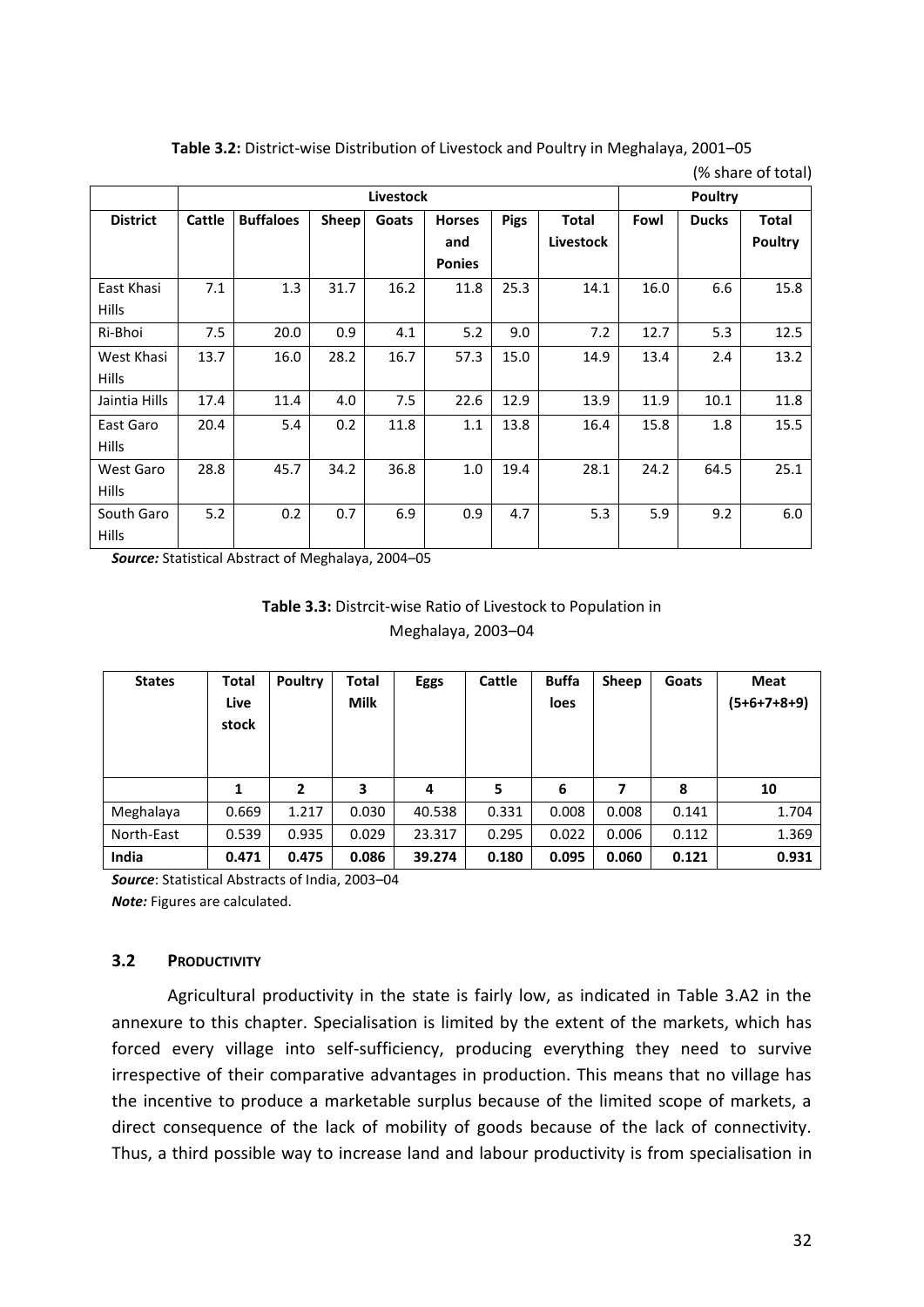crop cultivation, which can be achieved only by intensifying trade, first within Meghalaya and subsequently with other states.

There is considerable scope for increasing agricultural productivity from specialisation in production. There will be several impacts of such an increase in productivity. First, Meghalaya will have to depend less on the outside world for food, and hence there will be a lower rate of leakage of income from the state. The direct consequence of this will be the increased multiplier effect on income generation. Second, it will raise the income of farmers, enabling them to invest more on land development and skill formation. Third, it may help develop some agro-based industry in Meghalaya. The last aspect is important for the future development of the state, which currently has very little scope for mineral-based industrialisation.

### **3.3 THE STATE'S COMPARATIVE ADVANTAGE**

### **3.3.1 The Regional Specialisation Index and the National Specialisation Index**

In the discussion on the agricultural sector in the north-eastern region, the NER Vision Document 2020 has observed that there is wide variation across the north-eastern states in agricultural productivity. Further, there is very little trade among the states of the north-east, and hence a lack of specialisation in production.<sup>6</sup> What are the products in which Meghalaya seems to have a comparative advantage? An attempt is made to discover the state's comparative advantages based on the Regional Specialisation Index (RSI), both in terms of net area sown and quantity produced,<sup>7</sup> the National Specialisation Index (NSI) in various agricultural crops,<sup>8</sup> consumption (demand), intensities for different crops, comparative productivity advantages in various crops for each district and the state, and dependency indices both in terms of value and quantity.

*According to the RSI, Meghalaya has a production advantage in maize, small millet, sesamum, coffee, natural rubber, bananas, potatoes, chillies, ginger, turmeric, and* 

 6 *NER Vision 2020* (2008): *Annexure*s, pp. 38–43.

 $<sup>7</sup>$  The appendix to this chapter provides details of the methodology for constructing the index. First, in the</sup> context of Meghalaya in relation to the other north-eastern states, RSI is defined as the ratio of the net sown area devoted to a particular product as a percentage of the total net sown area in Meghalaya to the ratio of the total net sown area for the product in the entire north-east as a percentage of the total net sown area for the north-east as a whole. In other words, Meghalaya is considered in relation to the other north-eastern states. Subsequently, the different districts of Meghalaya are also analysed in a similar fashion. *Table 3.A4* in the Appendix shows the Regional Specialisation Index (RSI) for 20 crops in Meghalaya in terms of net area sown. An RSI value of more than 1 indicates that the particular state has a revealed comparative advantage in that crop compared to NER.

 $^8$  The NSI is defined as the ratio of the net sown area of the product 'i' in state 'j' (where j = Meghalaya) as a percentage of the net sown area of the product for the NER to the net sown area of product 'i' in India as a percentage of the net sown area in India. The appendix to this chapter gives the formula and the calculation for the National Specialisation Index (NSI) for 20 crops (the same crops as for the RSI). *Table 3.A5* in the appendix gives these values.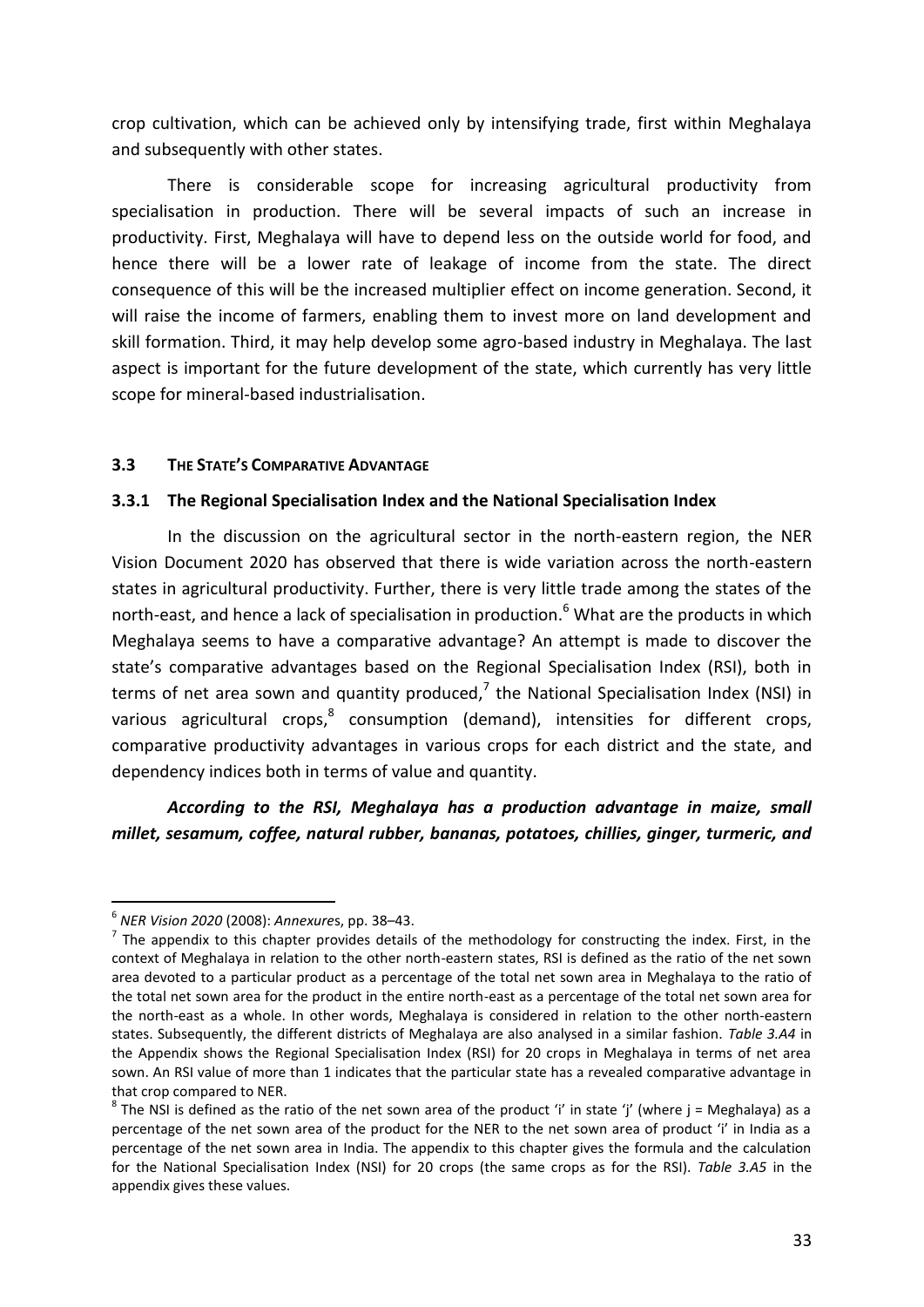# *pineapple. However, ginger has shown the greatest revealed production advantage for Meghalaya, as indicated by an RSI value of 5.27.*

The next question is: Where does Meghalaya stand in comparison to the rest of the country? This is given by the NSI, which shows that *Meghalaya has a comparative advantage in rice, maize, small millet, wheat, coffee, natural rubber, bananas, potatoes, chillies, ginger, turmeric, and pineapple. However, pineapples show the greatest revealed comparative advantage for Meghalaya, as indicated by an NSI value of 68.17.*

### **District-Level Comparative Advantages: The District RSI**

Within Meghalaya the districts could be ranked in terms of their comparative advantages. District-level data are available for very few products. The agricultural products considered for the RSI at the district level (DRSI) are rice, maize, wheat, rabi and other pulses, rapeseed and mustard, sugdakuarcane, ginger, cotton and jute, and the horticultural products are pineapple, citrus fruits, banana, and papaya. The DRSI was constructed in two different ways: one, in terms of net sown area (NSA), and the other in terms of production in quantity  $(PO)$ .<sup>9</sup>

In terms of net sown area, the DRSI calculations (*Table 3.A6* in the Appendix) show that East Khasi Hills does not have a comparative advantage in any product, while Ri-Bhoi has an advantage in rice, maize, and ginger, with the highest advantage in ginger (1.19). West Khasi Hills can specialise only in maize (2.66) and so can Jaintia Hills (1.24), though rice could also be produced efficiently. Similarly, the East Garo Hills district can specialise in rice, sugarcane, cotton, and ginger, but its greatest comparative advantage lies in ginger (3.55). On the other hand, West Garo Hills can specialise in all the products except for ginger and maize, but its greatest comparative advantage lies in wheat (2.91). South Garo Hills can specialise in rabi and other spices, and jute, with its greatest comparative advantage in rabi and other spices (1.22).

When looked at in terms of production quantity (*Table 3.A7*), the DRSI shows that the East Khasi Hills district has a comparative advantage only in ginger (2.44). Ri-Bhoi can specialise in rice and maize, although its greatest comparative advantage is in maize (1.91). West Khasi Hills can specialise in maize and ginger, but its greatest comparative advantage lies in ginger (1.98). Jaintia Hills can specialise in maize (1.88), though rice can also be produced efficiently. The East Garo Hills can specialise in rice, sugarcane, and cotton; however, its greatest comparative advantage lies in cotton (4.41). The West Garo Hills district can specialise in all the products apart from ginger and maize, but its greatest comparative advantage lies in wheat (3.31). The South Garo Hills can specialise in rice, rabi

<u>.</u>

 $<sup>9</sup>$  See the appendix to this chapter for the formula.</sup>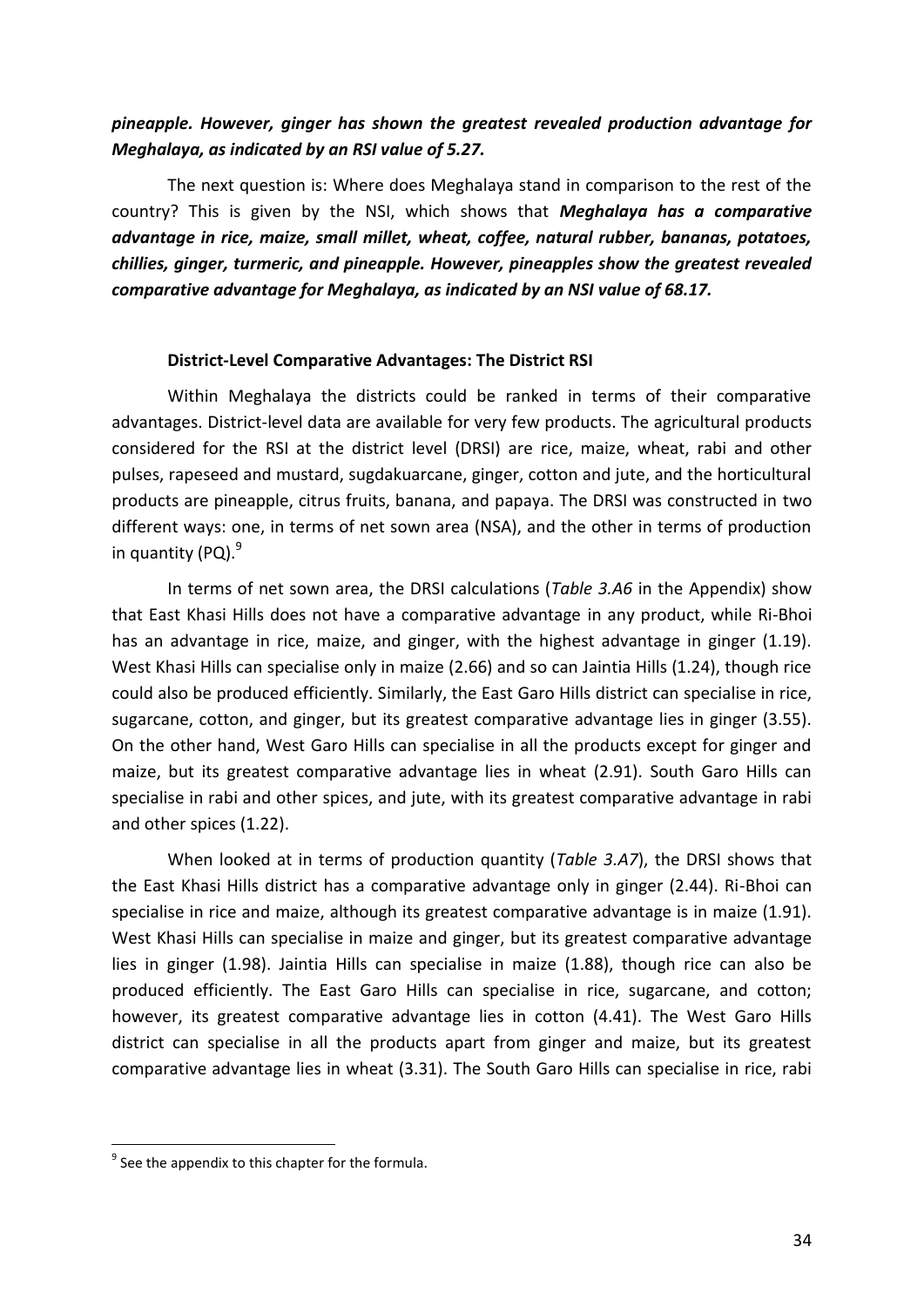and other spices, sugar cane, maize, and jute, but its greatest comparative advantage lies in rabi and other spices (2.59).

Interestingly, both DRSI measures reveal approximately similar kinds of comparative advantages except for East Khasi Hills and for some crops in the other districts. However, irrespective of the measures, the greatest comparative advantages remain almost the same in all the districts. For the horticulture crops in terms of net sown area, East Khasi Hills has a comparative advantage in citrus fruits and papaya (*Table 3.A8* in the appendix), but it can specialise in the production of citrus fruits (3.99). Ri-Bhoi can specialise in pineapple, banana, and papaya, but has the greatest advantage in pineapple (4.08). The West Khasi Hills can specialise in citrus fruits and bananas, but its greatest comparative advantage lies in bananas (1.24). The Jaintia Hills and West Garo Hills districts do not have a comparative advantage in any of the horticulture crops considered here. The East Garo Hills can specialise in bananas and papayas, with its greatest comparative advantage in papayas (1.80). The South Garo Hills can specialise only in pineapple (1.38).

In terms of production in quantity, the East Khasi Hills, West Khasi Hills, and Jaintia Hills have a comparative advantage only in citrus fruits (3.18, 1.84, and 3.97, respectively). Ri-Bhoi can specialise only in pineapple (1.51) (*Table 3.A9*). The East, West, and South Garo Hills have comparative advantages in all the horticulture crops except citrus fruits; however, these districts have greatest comparative advantages in the production of papaya (1.67), bananas (1.32), and pineapples (1.31), respectively.

### **3.4 THE WAY AHEAD: RECOMMENDATIONS FOR THE RURAL SECTOR**

Despite the limited scope for agricultural growth due to the limitations of available cultivable land, agriculture has a lot of potential for increasing rural incomes, provided farsighted and judicious agricultural policies are adopted by the state. Transforming subsistence to commercial agriculture and improving the value chain requires the state government to adopt a focussed approach and strategy, and enable substantial investments in the sector. The focus missions on agriculture, livestock, forestry, and horticulture will have to come up with appropriate strategies to increase productivity, processing, distribution, and marketing. The state government should persuade the Central government to set up a Central University for Agriculture Research during the Twelfth Five Year Plan. It is also necessary to amend the APMC Act to enable the direct participation of farmers in marketing their products, and to facilitate private partnership in horticultural produce.

#### **Appropriate Crop Cultivation**

An issue of significant importance is appropriate crop choice to maximise productivity in agriculture. The demand for different crops and the state's and districts' dependencies on 'imports' from outside the region are given in Appendix *Table 3.2* to this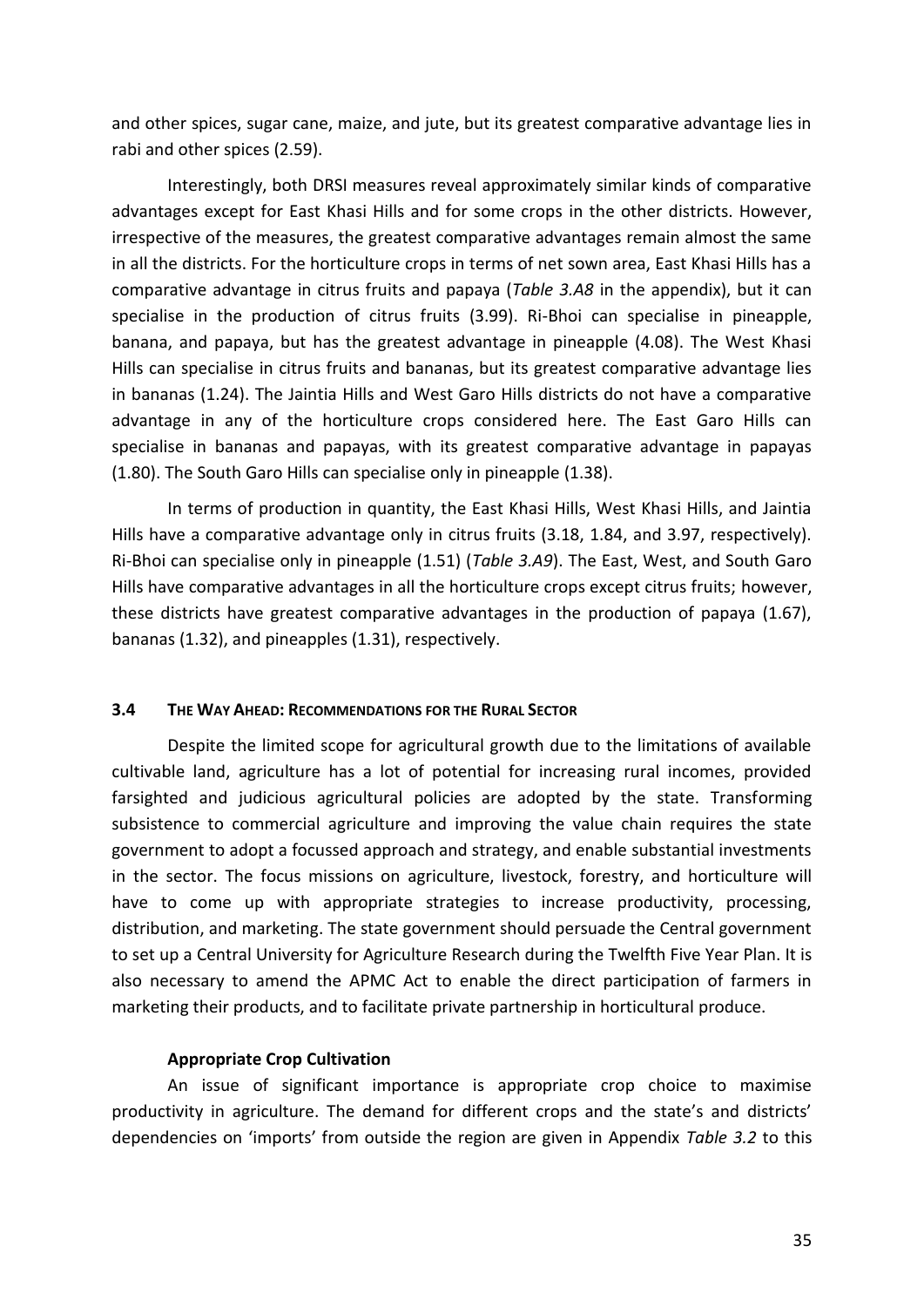chapter.<sup>10</sup> Meghalaya's demand for meat, fish, and eggs is far higher than the national demand, and so is its demand for beverages. Its demand for rice is marginally higher than that of the country (*Table 3.A10*). Dependency indices for the state indicate a high dependency on 'imports' in all the districts for several products such as cereals, pulses, oilseeds, total foodgrain, and fish (*Tables 3.A11 to 3.A14*). Consumption demands could be used as indicators for increased cultivation for local consumption. With the development of markets, instead of cultivating traditional crops, Meghalaya can exploit its climatic advantage to cultivate certain high value horticulture and floriculture products for export to neighbouring markets.

### **Modernisation of Agriculture**

Almost any effort to increase productivity will require phasing out of jhumming and replacing it with settled cultivation. The indirect benefits from the replacement of jhumming will be that the percentage of the fallow land to overall cultivable land will be progressively reduced. Production of horticulture and floriculture products will also require modernisation of farm techniques and expansion of irrigation facilities.

### **Water Management**

Because of the state's high altitude and mountainous terrain, water run-off is very high, which makes multiple-cropping almost impossible. Thus, water harvesting and water retention, along with major irrigation based on river and stream water, may be the *sine qua non* of agricultural development in Meghalaya. Such steps also will increase both land and labour productivity in agriculture.

### **Developing Forest Resources**

The abundance of forest resources could contribute significantly to income growth in the state. However, the share of the income from logging and forestry in GDP is abysmally low, indicating that the state still has unexploited potential in realising income from forestry.

#### **Agro-Based Industry**

<u>.</u>

There is a link between productivity, trade and urbanisation. The rate of urbanisation crucially depends upon the rate of industrialisation. Thus, in order to increase labour productivity in the relatively backward districts, one should focus on creating agro-based industrial clusters in backward districts having strong forward and backward linkages. The success of such agro-based industrialisation will depend upon (i) the creation of markets, and (ii) efficient and reliable transport connectivity. The important initiatives in this regard

 $10$  These are given by the demand intensity measure (DIM) which shows the intensity of consumption in the state *vis-à-vis* the rest of the country; and by the dependency index (DI) which has been calculated for the state and the region; and then for Meghalaya's districts using as bases the state, the region and then the country.